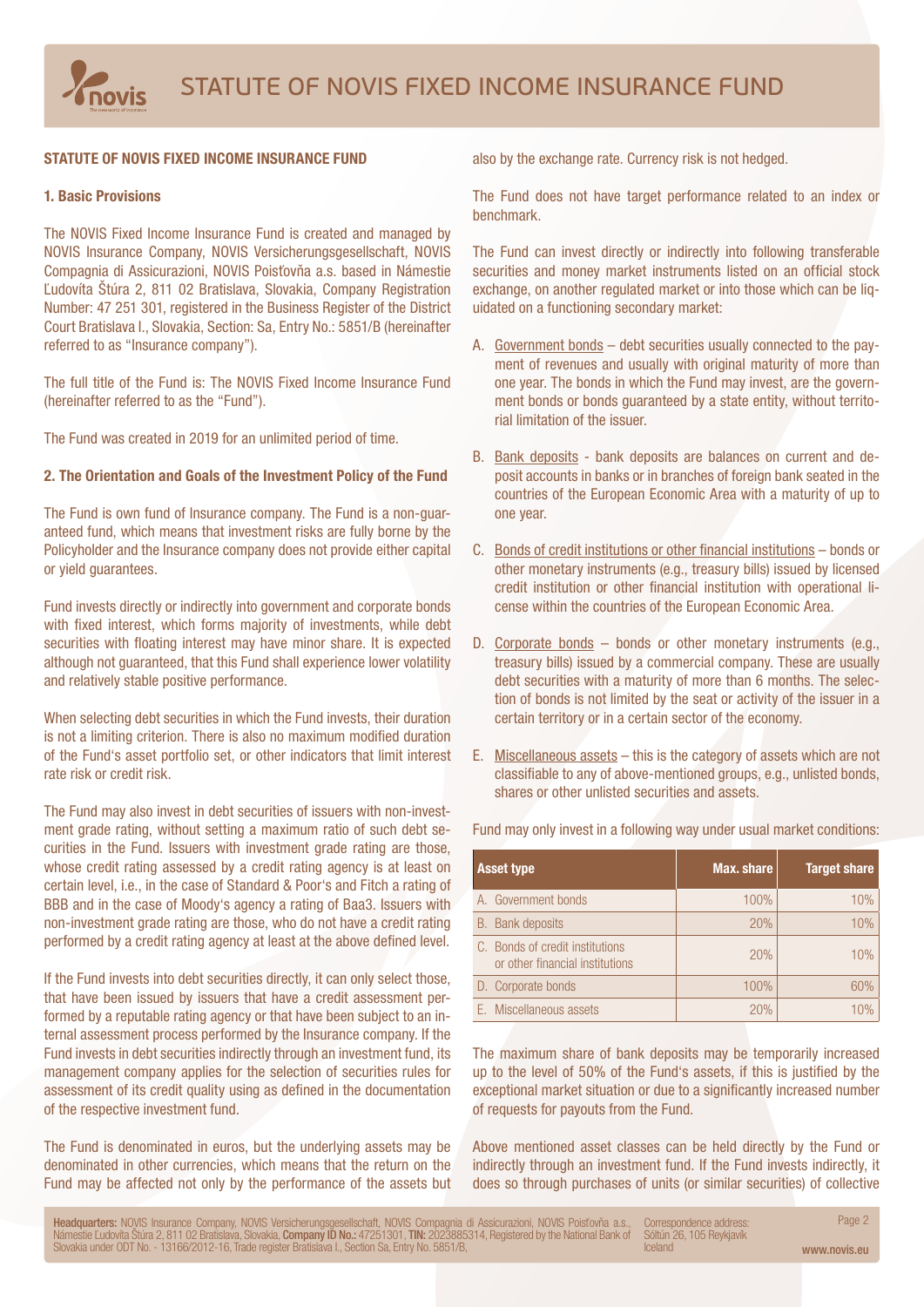

investment undertakings of bond or mixed investment funds that focus on investing in the above mentioned assets.

The Fund may only use investment funds where there are neither ownership relations between the Insurance company and the asset management company or the person managing the investment fund (i.e., it is not a natural person or a legal entity with close ties to the Insurance company) nor commercial or other relations that could affect the independence of the investment process. Key investor information document (KIID), Prospectuses, Statutes and similar documents of these investment funds are available on the Insurance company's website ( https://www.novis.eu/is/novis-funds)).

At least 80 % of investments (excluding bank deposits), are realized through investment funds, which has to be managed under the rules set out in the Directive 2009/65/EC on undertakings for collective investment in transferable securities (UCITS).

The Fund does not have the possibility to use a loan. Assets of the Fund may be invested in financial derivatives only in case these are admitted to trading on a regulated market and only for the purpose of risk mitigation. The counterparty in trades with financial derivatives has to be the clearing centre of a stock exchange or other regulated market. Investment fund management companies may use derivatives in accordance with the rules defined in the documentation of the respective investment fund.

## 3. Rules for the valuation of Fund Assets

The Insurance company valuates the Fund's assets with professional diligence. The total value of the underlying assets is divided by units. Each unit has a constant value of one currency unit, i.e., 1.00 euro.

Monthly performance of the Fund is calculated as a weighted average of the monthly performance (in %) of individual underlying assets, whereas the used weight corresponds to the relative share of the market value of respective underlying asset on total volume of all underlying assets within the Fund. Therefore, as the value of the Fund's assets increases, so does the number of units increase 1:1.

Monthly performance (in %) of respective underlying asset is calculated as percentage change of the market price of the asset at the end of the respective month in comparison with the market price at the end of the previous month. If the market price is determined by an official statement provided by the depositor of securities, it must be used in the monthly performance.

Fund's performance is calculated within 5 working days following the end of each month. If the end-of-month market price of specific underlying asset is not available at the moment of calculation of the monthly performance of such asset (the monthly securities statement is not yet available), the monthly performance of the asset is calculated as weighted average of monthly performances for previous 3 months, taking into account the volume of specific underlying assets that have been used in the Fund during these months. If only a quarterly performance of the underlying assets is available, one third of the last quarterly performance shall be used for the calculation.

The Insurance company updates and publishes the performance of the Fund as well as the share of the underlying assets within the Fund once a month on its website www.novis.eu.

The Insurance company will correct any errors in the valuation of assets or in the calculation of the performance development of the Fund without undue delay and will publish the correct values on its website. The balance of the policyholder's insurance account will be adjusted accordingly, however in case such adjustment would not be in favor of the policyholder, the Insurance company may decide not to adjust the balance of the policyholder's insurance account. In case such adjustment would be done and would not be in favor of the policyholder and value development of the insurance account was already reported to him, the policyholder will be informed about such adjustment in the Annual Letter.

The costs associated with the purchase of securities or units of investment funds shall be borne by the Insurance company without transferring it into the Fund's liabilities. Costs that arise at the level of the Fund's underlying assets (e.g., investment fund management fee, transaction costs of investment fund) are reflected in the performance of underlying assets and thus indirectly in the performance of the Fund. The Insurance company compensates all costs and fees related with the Fund through an "investment deduction", which may be deducted from the balance of the insurance account based on respective provisions of General Terms and Conditions.

## 4. Rules for mitigation and diversification of risks

The Fund must always use investment funds from at least two different asset management companies, the maximum allowable share for one investment fund is 80% of the Fund's assets.

In case of indirect investments made through investment funds, asset management companies apply the rules for mitigation and diversification of risks as defined in the documentation of the respective investment fund. If the Fund invests directly, the following rules apply to investments:

- A. If the Fund uses bank deposits, bank bonds or other securities issued by a bank, the value of these assets related to a single bank may not exceed 10% of the Fund's assets.
- B. The value of transferable securities and financial market instruments issued by the same issuer may not exceed 20% of the value of the Fund's assets, unless otherwise stated below. The same restriction applies even if the Fund invests in securities of various issuers that belong to one consolidated group.
- C. The Fund is allowed to invest up to 100% of the Fund's assets in transferable securities and financial market instruments from various issuers that are guaranteed or issued by an EU Member State or its local authorities, other state or international organization of public character. In this case securities or financial market instruments

Headquarters: NOVIS Insurance Company, NOVIS Versicherungsgesellschaft, NOVIS Compagnia di Assicurazioni, NOVIS Poisťovňa a.s., Correspondence address: Page 3 Námestie Ľudovíta Štúra 2, 811 02 Bratislava, Slovakia, **Company ID No.:** 47251301, **TIN:** 2023885314, Registered by the National Bank of<br>Slovakia under ODT No. - 13166/2012-16, Trade register Bratislava I., Section Sa, En Correspondence address: Sóltún 26, 105 Reykjavík Iceland